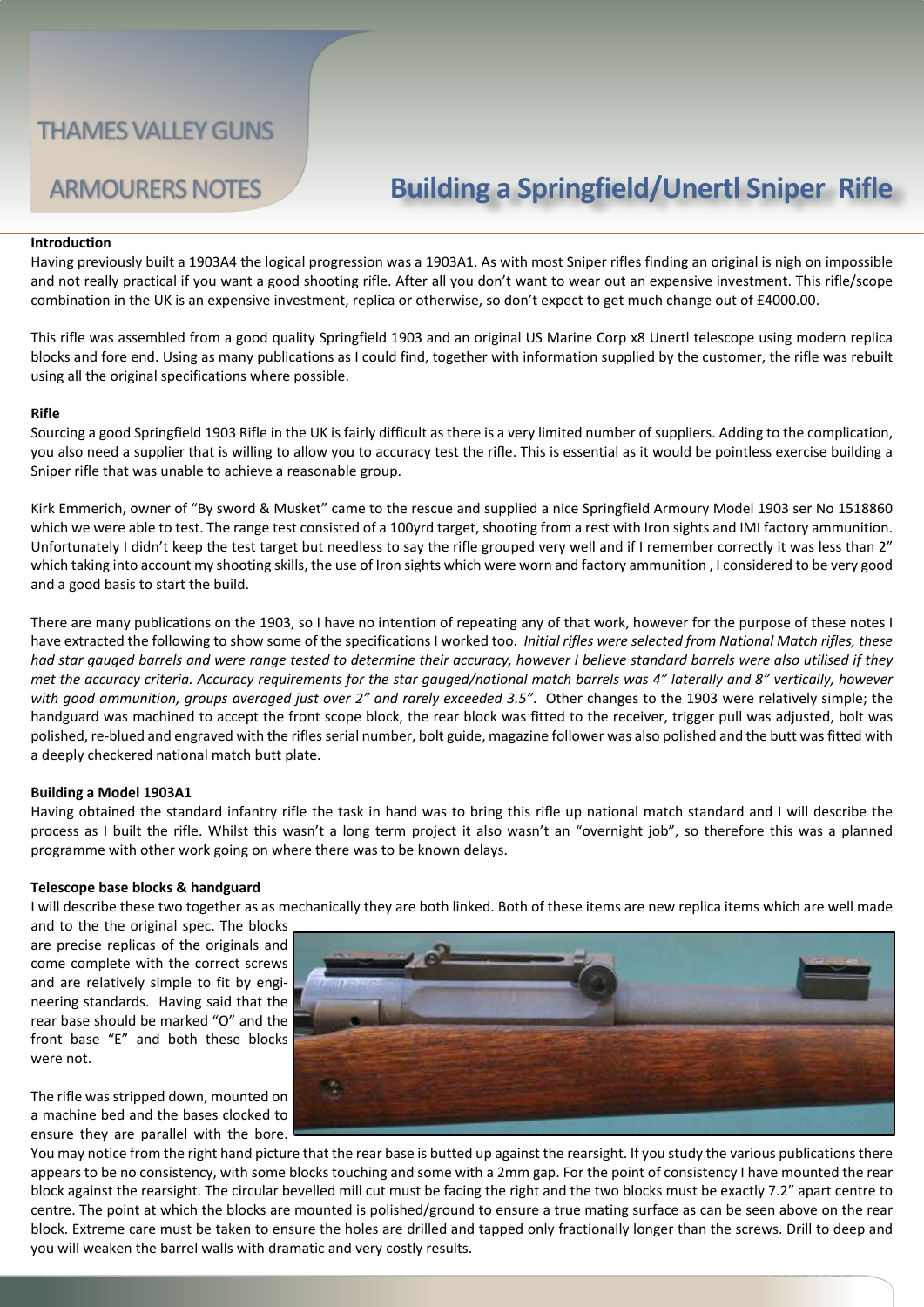# ARMOURERS NOTES **Building a Springfield/Unertl Sniper Rifle**



Two other things that you may wish to consider when fitting the blocks; underneath the blocks is now bare metal, to protect that surface from rust I added a very thin film of protective wax. As this rifle has considerable recoil you can reasonably assume that the blocks will come loose at some stage, therefore to avoid damage to both the threads and the scope, the screws are secured with Loctite 222. This may not be classed as authentic but I consider it as protecting your investment. The above picture shows the scope being temporarily fitted prior to double checking scope/bore alignment with a laser.

Having successfully fitted and secured the blocks the next task was fitting the handguard. The new handguard, not surprisingly didn't fit as shown in the various pictures below and consequently the handguard and stock required some fitting.



You may also notice the difference in colour between the handguard and the stock which means all the woodwork will have to be refinished and stained to match before applying a final finish. The above picture also depicts another very important issue, the edges of the handguard must not touch the front block, failure to have a clearance will result in the wood splitting.

As I was stripping the stock of its finish and correctly fitting the various components I also ensured the stock fitted to national match standards. National match standard requires the underneath of the chamber to fit snugly in the stock and then no further contact with the wood until a 6 o'clock contact at the fore end which is the same standard as the K98 Sniper. Any wood contact between these two points will effect accuracy.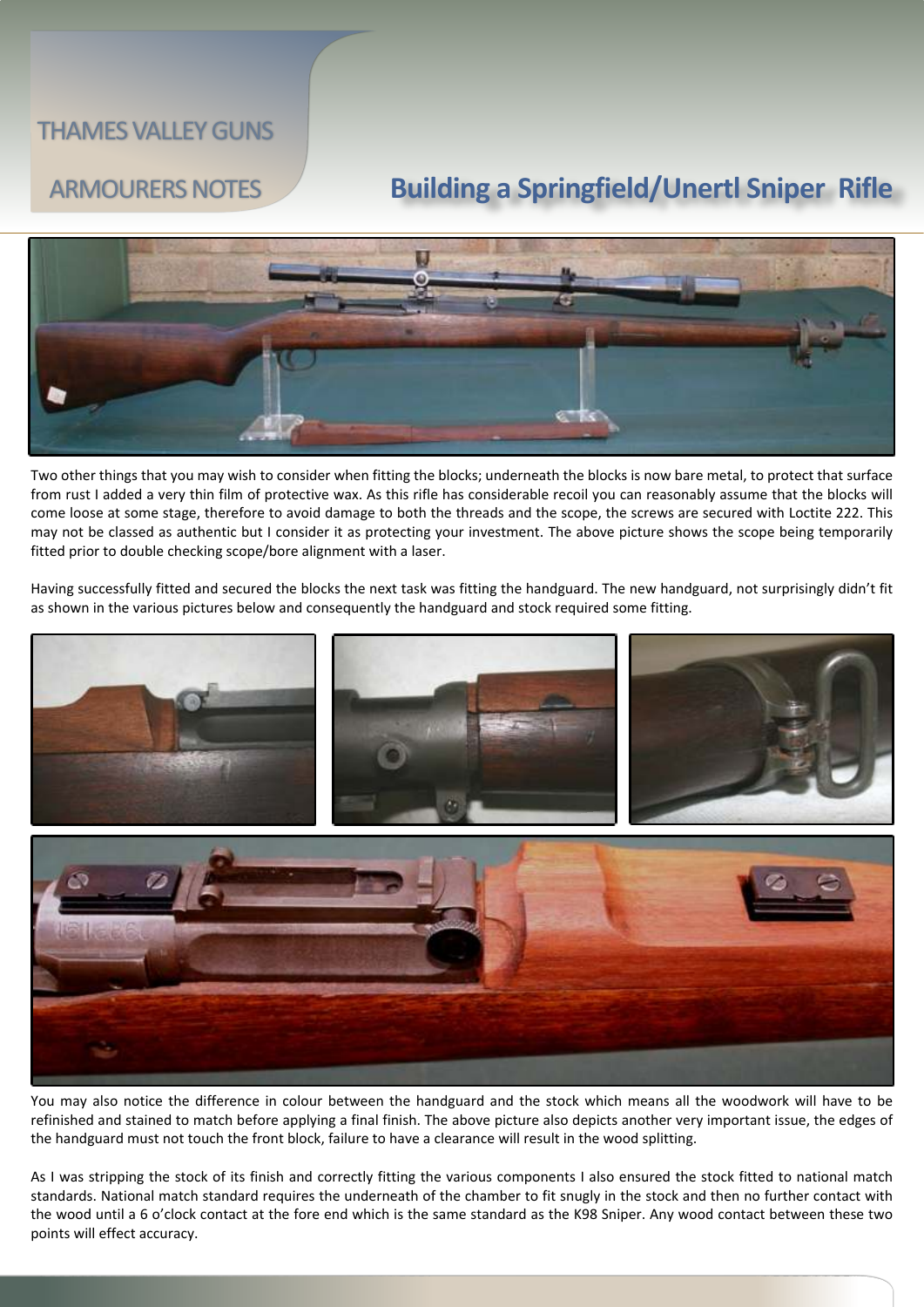# ARMOURERS NOTES **Building a Springfield/Unertl Sniper Rifle**



The above picture shows the stock having been stained and waiting for its final finish.

### **Polishing and numbering**

To improve functioning the national match rifles had the bolt, bolt guide and magazine platform polished, whilst this is fine for a target rifle its not tactical for a military rifle and deadly for the Sniper, so therefore the bolts were polished and re-blued, the bolt guide and the magazine platform remained polished as they were hidden from view by the bolt.

Bolts were numbered to match the bolt to the rifle. The number was etched into a position so when the bolt was closed the number could

be clearly seen at twelve o'clock position on the bolt. The numbers were etched with an electric pencil, which in the UK is a fairly rare device nowadays. They are available but very expensive which seem to be overkill for a serial number. However by pure chance I found on Ebay an original electric pencil in nearly new condition and the same model as issued to the British Army when I was a serving Armourer - superb.

I intend to etch the bolt before it is blued, that way I don't get a burnt effect on the bolts surface and also all you can see is the serial number.

Etching is not as easy as it seems as the electrode has to be "written" slowly which requires a steady hand. As you can see from the picture on the right I used electrical tape to get a straight line and out of sight was a rest to steady my hand.

With hindsight and remembering there is no specification for the engraving it may have been prudent to engrave the number in the same plane as the number as shown below.

Having made a reasonable attempt at the engraving I checked to see if the bolt handle or the woodwork had to be relieved. When I rebuilt a 1903A4 I found that I had to do both as the bolt hit both the scope and the woodwork, but in this case there was sufficient clearance and therefore I re-blued the bolt as no further work was required.





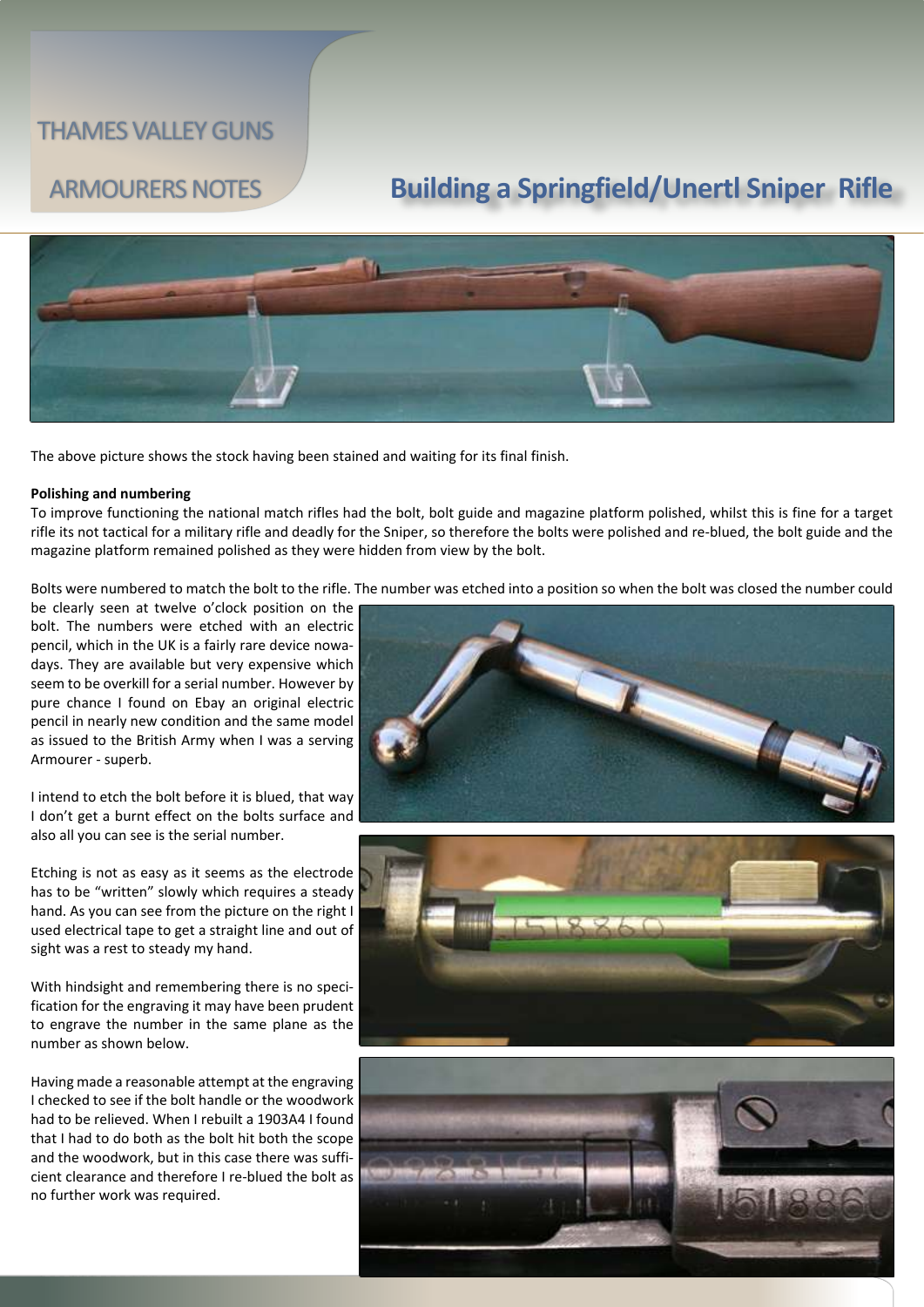# ARMOURERS NOTES **Building a Springfield/Unertl Sniper Rifle**

#### **Cartouche**

As this was originally a 1903 with a C Stock, the customer wanted to apply the appropriate cartouche's which meant a break in the work while the stock was sent to the USA to have the correct stamps applied.

The pictures to the right show what they looked like on the finished stock. Having got the stock back from the US, I was now in a position to started the process to re-assembling the rifle.

#### **Assembly**

First task was to polish the magazine platform. Polishing the platform was a rather simple affair and there is no need to expand on the subject. Second task was to fit the correct butt plate. As you can see from the picture below the Sniper version has a more course checker pattern but after completing the stock I was a little worried that the plate may be of a different size. To my utter relieve the plate fitted without any need for alteration but they don't always match so it is wise to check first.

The next task was to tune the trigger, to do this strip the trigger, polish the respective sear and bent face. Follow up by stoning the trigger until the correct 1st and 2nd pull is achieved of 3½lbs and then polish the trigger to get a nice smooth release. Re-assemble, lubricate and check mechanical safety to ensure the sear does not accidentally release.

Whilst re-assembling the rifle is a rather straight forwards affair, you should check the rifle seats correctly in the woodwork and the barrel does not touch the wood except at the receiver, chamber and front barrel band. After reassembly, cycle the bolt mechanism, check safety and ensure the rifle functions correctly and always function test the rifle with dummy rounds to ensure the rifle feeds, extracts and ejects without fault.

Whilst I checked firing pin protrusion I did not check headspace, this was for two very good reasons, I did not have any 30.06 gauges to hand and the rifle had just been through the UK proofing system which includes checking proof.